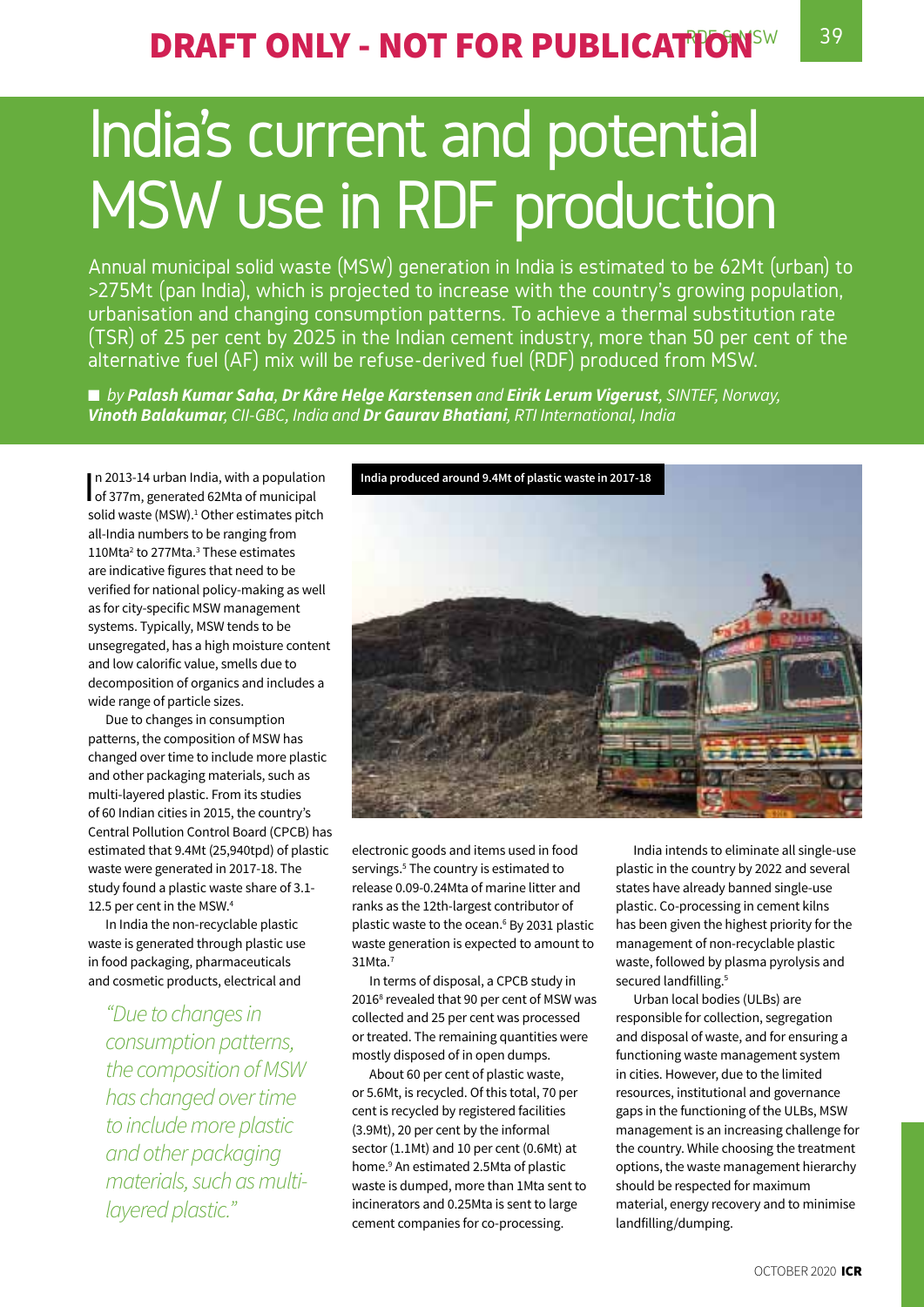## 40 RDF & MSW DRAFT ONLY - NOT FOR PUBLICATION

| Table 1: quality of RDF of different grades <sup>5</sup>                                                   |                                                                   |                                                     |                                                      |                         |                         |  |  |
|------------------------------------------------------------------------------------------------------------|-------------------------------------------------------------------|-----------------------------------------------------|------------------------------------------------------|-------------------------|-------------------------|--|--|
| <b>SN</b>                                                                                                  | <b>Parameters</b>                                                 | <b>Segregated</b><br>combustible<br>fraction (SCF)  | <b>RDF Grade-III</b>                                 | <b>RDF Grade-I</b>      |                         |  |  |
| $\mathbf{1}$                                                                                               | Intended use                                                      | Input to WtE plant<br>or pre-processing<br>facility | Direct<br>co-processing or for<br>further processing | Direct<br>co-processing | Direct<br>co-processing |  |  |
| $\overline{2}$                                                                                             | Size (mm)                                                         | >400<br>(or to be mutually<br>discussed)            | $<$ 50 (ILC)<br>$<$ 20 $(SLC)$                       |                         |                         |  |  |
| 3                                                                                                          | Maximum ash content (%)                                           | $20\%$ *                                            | <15%                                                 | < 10%                   | < 10%                   |  |  |
| 4                                                                                                          | Maximum moisture content (%)                                      | $< 35\%$                                            | $~120\%$                                             | < 15%                   | < 10%                   |  |  |
| 5                                                                                                          | Maximum chlorine content (%)                                      | $< 1\%$ *                                           | $1\%$                                                | $< 0.7\%$               | $< 0.5\%$               |  |  |
| 6                                                                                                          | Maximum sulphur content (%)                                       | $< 1.5\%$ *                                         | $< 1.5 \%$                                           | $< 1.5 \%$              | $< 1.5 \%$              |  |  |
| 7                                                                                                          | Net calorific value - average of<br>every consignment (kcal/kg) # | >1500                                               | > 3750<br>> 3000                                     |                         | >4500                   |  |  |
| 8                                                                                                          | Odour                                                             | Offensive odour to be controlled                    |                                                      |                         |                         |  |  |
| * If sent to pre-processing facility, can be mutually agreed between ULBs, SCF supplier and cement plants. |                                                                   |                                                     |                                                      |                         |                         |  |  |

*# Bandwidth for net calorific value to be mutually agreed upon between RDF producer and cement plant.*

#### Indian RDF guidelines (2018)

An expert committee, including members from ministries, ULBs, cement companies, bilateral organisations and academia drafted the RDF guidelines that were published by the Ministry of Housing and Urban Affairs (MoHUA) in 2018.<sup>10</sup> The RDF guidelines contain recommendations for promoting the use of MSW-based RDF for utilisation in various industries, with proposals on regulatory and fiscal incentives towards facilitating the objectives of the Swachh Bharat (Clean India) mission. Overall, the guidelines are considered an important step towards enhancing RDF utilisation, which is currently very low.

This expert committee has set the minimum criteria (eg, calorific value, ash, moisture, sulphur and chlorine) that should be met for the product to be certified as segregated combustible fraction (SCF) and for three grades of RDF (see Table 1).

#### RDF utilisation in other energyintensive industries

Utilisation of MSW-based RDF in thermal power plants is more challenging and has not progressed due to perceived technical limitations, although there is a trend of increasing interest and focus in this sector. The Indian steel industry currently has no or very limited experience in utilisation

**Figure 1: status of waste-to-energy plants in India, 2018** · First WtE plant (300 tonnes/day -3.75 MW capacity) came up in Timarpur in Delhi in 1987closed soon after. Status of WtE plants in India in 2018 are the following<sup>11</sup>; most WtEs run on 'mixed wastes': 7 operational WtEs of 69.2 MW capacity. 8 shut down plants of 66.35 MW capacity. 7 plants of 84 MW capacity are under construction Plants of 383 MW capacity have been proposed. Under Clean India Mission, Niti Ayog had set a target of constructing 841 MW of WtE plants in 2018-19. It has also proposed the formation of the Waste to Energy Corporation of India, which would set up incineration plants through PPP models. In September 2017, the National Thermal Power Corporation (NTPC) invited developers and investors to set up 100 WTE plants in the country. an et al, 2018<sup>3</sup>

of MSW or RDF and is generally cautious about its implementation due to concerns over the possible negative impacts on the production process and product quality.

The waste-to-energy (WtE) option is an increasingly-popular choice for Indian cities due to the rising waste quantities and limited success in the adoption of co-processing (see Figure 1). WtE normally involves the generation of electricity in steam turbines in either mass burn mode or by first producing RDF. In either case, the efficiency of the process is low and achieving continuous operation like a thermal power plant has not been possible. Further, such plants are expensive to build and operate. They also represent an additional emission source and produce large amounts of residues (fly ash, bottom ash, etc) that still need to be landfilled. Another challenge is the incineration of wet wastes in the rainy season, which causes difficult burning conditions and results in further emissions.

In Europe WtE is considered a reliable method of treatment of waste for which there is no other alternative towards a circular economy. The success of WtE in Europe can be attributed to the regulatory framework against landfilling, which also favours waste utilisation in the cement industry.

#### RDF availability for the cement industry

Currently, MSW generation in a 200km radius of a cement plant in India is around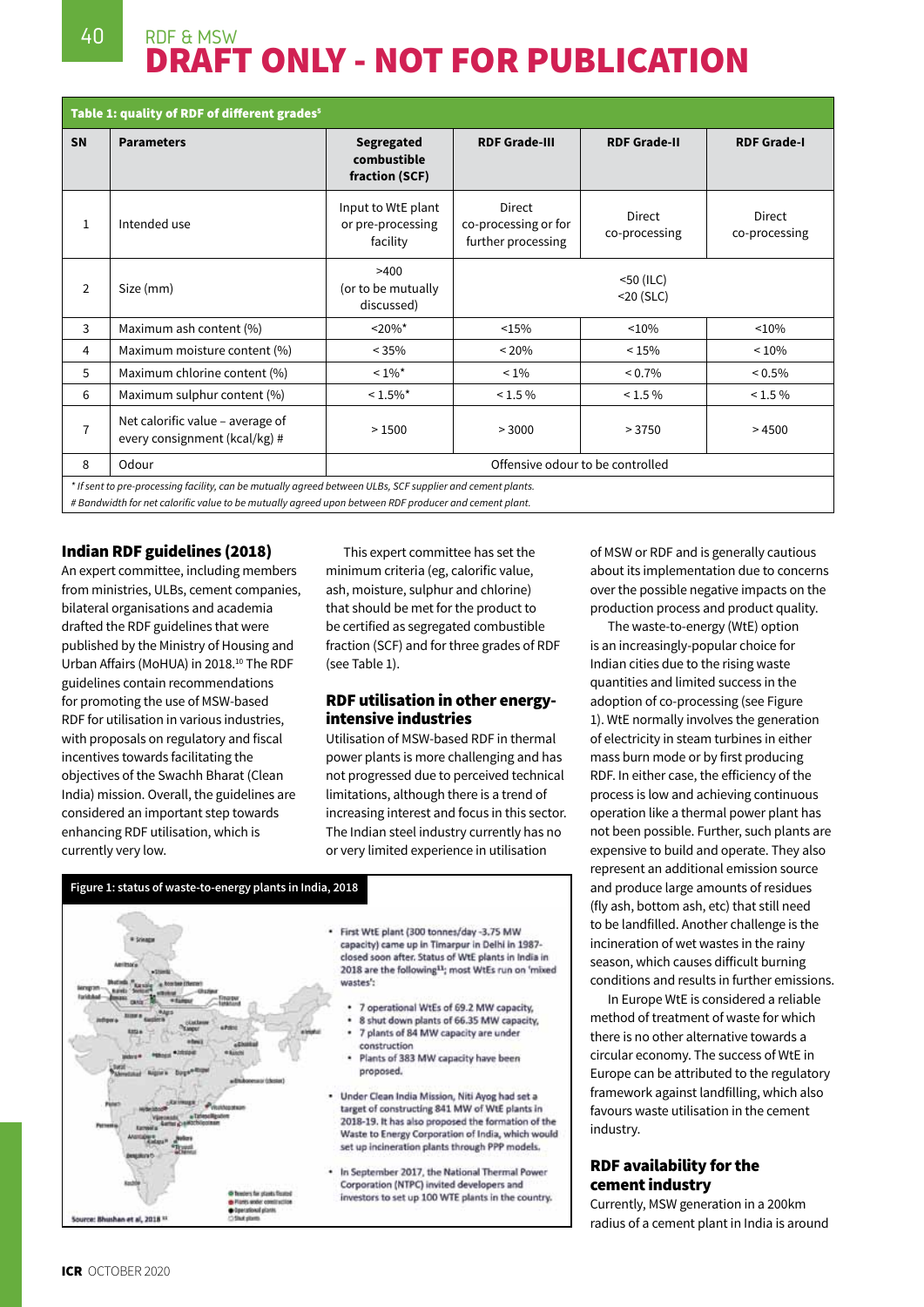## RDF & MSW  $\sqrt{41}$ DRAFT ONLY - NOT FOR PUBLICATION

143,379tpd and therefore, considering a 20 per cent yield, approximately 28,676tpd of RDF will be available for co-processing in the cement plants. With the assumption that part of the segregated combustible fraction will be used in WtE, 13,600tpd (~5Mta) of RDF will be finally available for co-processing.10

According to the data gathered by CII-GBC, there are 25 RDF production facilities in India. This is not an exhaustive list and a few others, such as IL&FS Environment, also operate RDF facilities. A total of 80 per cent of these plants are delivering RDF to cement kilns, while a few are providing RDF to existing WtE facilities and a few are in the process of establishing WtE plants close to the RDF plants. These plants handle 24,250tpd of MSW and produce 5100tpd of RDF (yield of ~21 per cent). Several RDF production facilities have shut down in the last few years – for example, the plants operated by Hanjer Biotech in several cities and A2Z Infrastructure. Zigma Global Environ Solutions (Zigma) is currently one of the leading providers of landfill mining services and one of the largest suppliers of RDF to the cement plants. The company has already reclaimed several acres of land.



### Landfill mining as a source of SCF/RDF

Landfills and dumpsites occupy valuable space close to urban areas, lead to health risks in surrounding areas and are enormous reserves of resources with potential for recycling or RDF production. By landfill mining, recyclables and combustibles can be extracted from the dumped waste, leading to improved resource utilisation and land reclamation, and a prolonged lifespan of the landfill or dumpsite.

There is no standard way of performing landfill mining, and the landfill mining

should be designed in line with demand and available treatment options. In Europe advanced treatment infrastructure, regulations and funding schemes are in place, making enhanced landfill mining with utilisation of multiple waste fractions a popular option. In India similar infrastructure and policy are not available, and simpler landfill mining with a focus on combustibles, easily recoverable recyclables and compost is more common. The process usually involves simple on-site pretreatment of the waste with manual extraction of some recyclables and mechanical sieving to separate larger

| <b>SN</b>      | Cement producer - cement plant       | <b>Refuse-derived fuel (RDF)</b> |                                         |                             | Segregated combustible fraction<br>(SCF) |                                         |                             |
|----------------|--------------------------------------|----------------------------------|-----------------------------------------|-----------------------------|------------------------------------------|-----------------------------------------|-----------------------------|
|                |                                      | Volume<br>(t)                    | <b>Calorific</b><br>value (kcal/<br>kg) | <b>Heat</b><br>$(106$ kcal) | <b>Volume</b><br>(t)                     | <b>Calorific</b><br>value (kcal/<br>kg) | <b>Heat</b><br>$(106$ kcal) |
| $\mathbf{1}$   | ACC Ltd - Kymore                     | 18,596                           | 2482                                    | 46,155                      |                                          |                                         |                             |
| $\overline{2}$ | ACC Ltd - Wadi*                      | 28,152                           | 2357                                    | 66,362                      |                                          |                                         |                             |
| 3              | Ambuja Cement Ltd - Maratha*         | 41,212                           | 2500                                    | 103,030                     |                                          |                                         |                             |
| 4              | Ambuja Cement Ltd - Rabriyawas       |                                  |                                         |                             | 13,724                                   | 3632                                    | 49,846                      |
| 5              | Ultratech Cement Ltd - Reddipalayam  | 2233                             | 4875                                    | 10,886                      |                                          |                                         |                             |
| 6              | UltraTech Cement Ltd - Kovaya        | 910                              | 3126                                    | 2845                        |                                          |                                         |                             |
| $\overline{7}$ | UltraTech Cement Ltd - Rajashree     | 334                              | 1893                                    | 632                         |                                          |                                         |                             |
| 8              | UltraTech Cement Ltd - Kotputli*     | 266                              | 4728                                    | 1258                        |                                          |                                         |                             |
| 9              | JK Cement - Muddapur*                | 13,520                           | 3285                                    | 44,413                      | 10,680                                   | 2135                                    | 22,802                      |
| 10             | JK Cement - Mangrol*                 | 1476                             | 5661                                    | 8356                        | 19                                       | 3561                                    | 68                          |
| 11             | Dalmia Cement (B) Ltd - Dalmiapuram* | 7648                             | 3784                                    | 28,940                      | 48                                       | 3238                                    | 155                         |
| 12             | Dalmia Cement (B) Ltd - Kadappa*     |                                  |                                         |                             | 212                                      | 3423                                    | 726                         |
| 13             | Dalmia Cement (B) Ltd - Ariyalur*    | 3465                             | 3795                                    | 13,150                      |                                          |                                         |                             |
| 14             | JK Lakshmi Cement Ltd - Sirohi*      | 62                               | 2866                                    | 177                         | 69,437                                   | 2802                                    | 194,541                     |
| 15             | <b>Birla Corp Ltd</b>                |                                  |                                         |                             | 9                                        | 2885                                    | 26                          |
| 16             | Kesoram Industries Ltd               | 71                               | 2500                                    | 178                         |                                          |                                         |                             |
|                | Total                                | 117,944                          | 2205                                    | 326,381                     | 94,128                                   | 2849                                    | 268,162                     |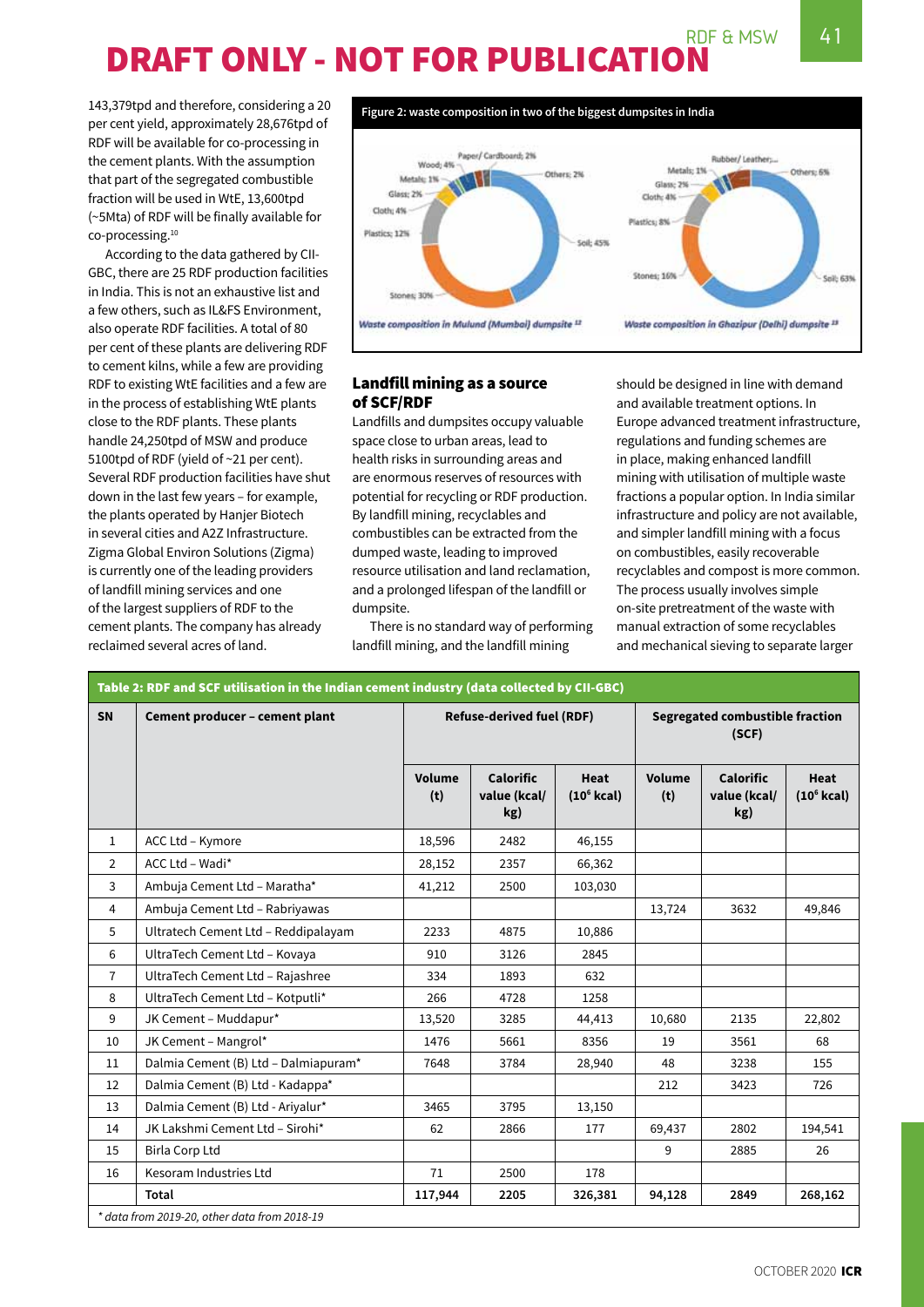42 RDF & MSW DRAFT ONLY - NOT FOR PUBLICATION



recyclables and combustibles, and smaller parts, consisting of soil-like material, organic waste, inert and mixed smaller waste (see Figure 2).

Zigma operates at 11 sites in Tamil Nadu (Erode – multiple sites, Trichy, Tambaram, Pallavaram, Karur and Karaikudi), Andhra Pradesh (Vijayawada and Tirupati), Gujarat (Vadodara), Maharashtra (Nagpur) and Uttar Pradesh (Noida). The technology aims at stabilising, processing, segregating and responsibly disposing the aggregates, thus reclaiming the land. The company is processing 9500t of MSW everyday, thereby producing 2375t of RDF (yield: 25 per cent). The current sites where this technology is now operating are expected to contain >10Mt of legacy waste.

#### Current utilisation of RDF and plastic waste in the Indian cement industry

About 1.6Mt of AFs were used in the Indian cement industry in 2017. The number of cement plants using AFR has increased from 12 plants in 2010 to 61 plants in 2017. The MSW-based SCF/RDF use in cement kilns is currently limited to an equivalent of 0.6 per cent of thermal substitution.<sup>10</sup> CII-GBC gathered information of AFR utilisation from 40 cement plants, showing that 16 of them were using RDF/raw MSW (see Table 2). The total RDF and raw MSW used was 212,073t with heat value of 0.6 x  $10^{12}$  kcal.

Geocycle India, the waste management business of ACC Ltd and Ambuja Cement Ltd, has co-processed >100,000t of RDF

and SCF in 2019-20 (see Table 2) and plans to use more than 250,000t in 2021.

Around 46 of the country's 238 plants are currently using some amount of plastic, but the MoHUA is in talks with the Cement Manufacturers Association to increase the amount of plastic disposed at cement plants.

### Capital and operational expenditure for RDF production and utilisation in cement kilns

The capital expenditure (capex) for setting up a 500tpd MSW processing plant typically varies in the range of INR170- 200m (US\$2.29m-2.69m).<sup>14</sup> This works out to be INR340-400/t of waste handled.<sup>15</sup> Operation and maintenance costs (opex) are in the range of INR120-290/t.<sup>15</sup> Lower costs apply to larger facilities.

As most of the plants use the same installations to produce different products, cost allocation principles need to be applied for determining the cost of different recycled products, such as RDF. As per the data provided by IL&FS Environment, one of the private sector companies with multiple facilities, the capital cost for a 100tpd plant for providing 50mm size RDF is INR125m while the operation and maintenance cost for the same plant is approximately INR1150/t (see Table 3). However, these costs can vary significantly by location.

The expert committee that drafted the RDF guidelines recommended that the price of RDF should be dynamic and linked to the cost of coal. Considering INR0.40/1000kcal

| Table 3: indicative capital and operational expenditure for RDF production plant <sup>10</sup> |                |                   |                   |  |  |  |
|------------------------------------------------------------------------------------------------|----------------|-------------------|-------------------|--|--|--|
| <b>Expenditure</b>                                                                             | $\leq 100$ tpd | $100 -$<br>200tpd | $200 -$<br>300tpd |  |  |  |
| Capital expenditure – RDF size 25mm (INRm)                                                     | 153            | 342               | 448               |  |  |  |
| Operational expenditure - RDF size 25mm (INR/t)                                                | 1390           | 1870              | 1851              |  |  |  |
| Capital expenditure – RDF size 50mm (INRm)                                                     | 125            | 216               | 295               |  |  |  |
| Operational expenditure - RDF size 50mm (INR/t)                                                | 1150           | 1200              | 1280              |  |  |  |

as the commercially-acceptable price of properly-processed RDF, the committee recommended minimum and maximum prices for different grades.<sup>10</sup> While recommending the cap and floor prices, the committee noted that in the long-term the prices will be established by market forces. The mentioned price would be for the <50 mm size material that is suitable for co-processing in a cement plant's in-line calciner (ILC). For a separate line calciner (SLC), the price will be cheaper and can be negotiated between the RDF operator and the cement plant. The committee also suggested that the cement plant bears the cost of transportation up to 100km, but between 100-400km the cost will be borne by the relevant ULB. The cost of transportation decreases with increase in distance and reverse haulage options.

Incremental capital investment in cement plants is required to enable use of RDF including for the receiving facility, discharging facility, laboratory, storage, feeding system, conveyor system, etc. The capex for a conventional mechanised hopper system is INR55m and for advanced automated feeding systems is INR200m.10 CMA (2018) estimates the capex for installing a 100tpd RDF feeding system to be INR150m.<sup>15</sup> The pre-processing/pretreatment cost of waste is estimated to be INR0.30/1000kcal and the co-processing/ feeding cost of waste is estimated to be INR0.30/1000kcal. There is also the extra cost of lost clinker due to high moisture content and the cost of additional limestone to mitigate the effect of high ash content, etc. These additional costs are estimated to be INR0.20/1000kcal.<sup>15</sup>

#### Co-processing potential for RDF and plastic waste

India has the world's second-largest cement industry, accounting for eight per cent of world production. Installed capacity exceeds 500Mta and production is over 330Mta. Estimated coal consumption